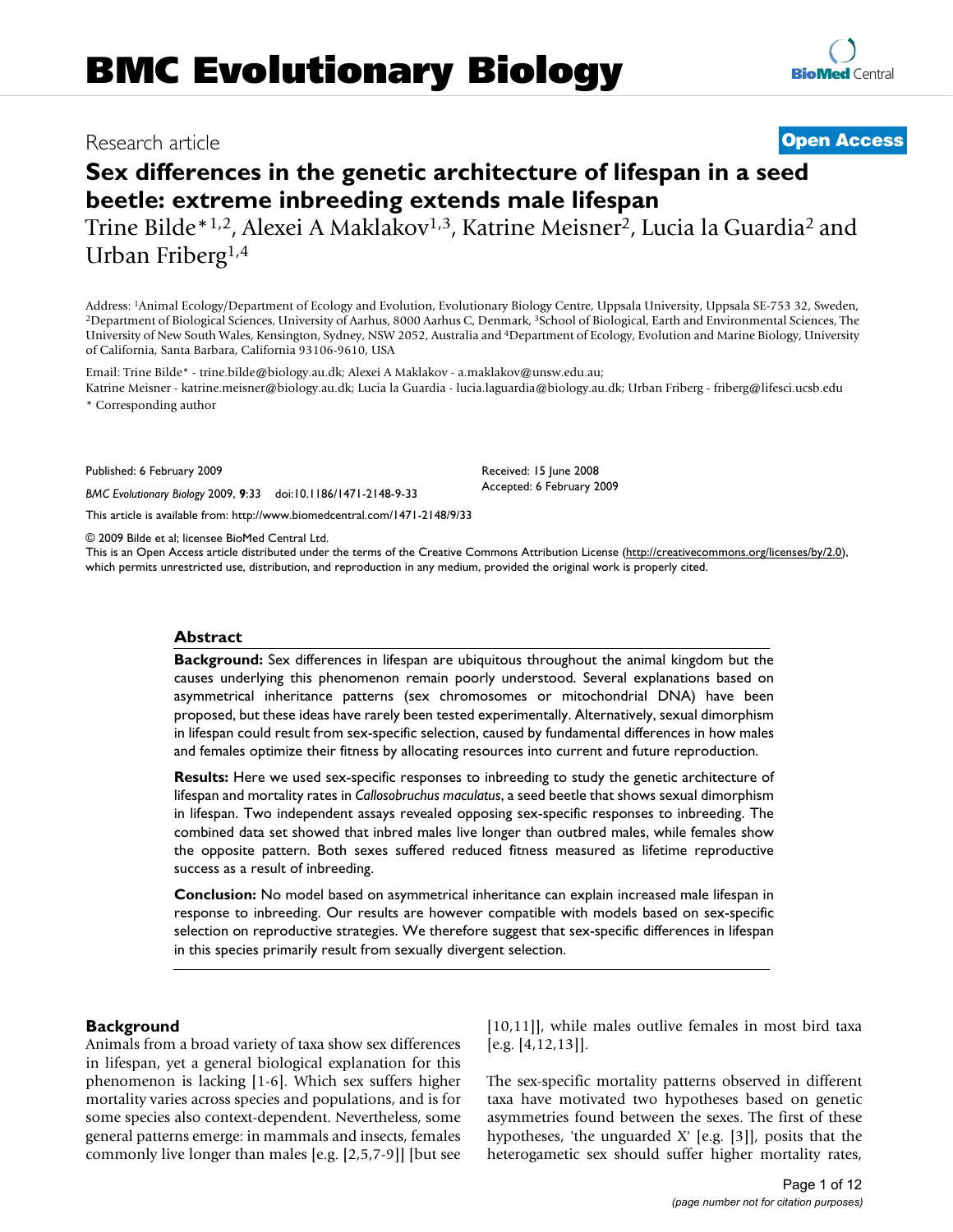since only one copy of the X- (or Z-) chromosome is present there. X- (or Z-) linked recessive deleterious mutations will therefore be unconditionally expressed in the heterogametic sex and cause an overall higher mortality rate. This hypothesis has, as far as we are aware, never been experimentally tested, but is consistent with the reversal of sex-specific mortality rates seen across mammals (heterogametic males) and birds (heterogametic females). The second hypothesis is based on the asymmetrical inheritance pattern of the mitochondria and other cytoplasmic genomes. Since these genomes commonly are only transmitted through females they are consequently only selected in that sex. They may therefore function sub-optimally when expressed in males, which could result in male-biased mortality rates [\[14\]](#page-10-12). The fact that several recent studies have indicated that the mitochondria plays an active role in determining lifespan and mortality rates [\[15](#page-10-13)[-17\]](#page-10-14), coupled with the growing body of research showing that the genome of many species is under different selection pressures in males and females (as shown by sexually differential gene expression [reviewed in [\[18](#page-10-15)]] and intra-genomic conflict [[19-](#page-10-16)[22\]](#page-10-17)) makes this hypothesis interesting, although it cannot account for the reversal of sex-specific mortality rates seen across taxa.

Another potential explanation for sexual dimorphism in lifespan and mortality rates, is sex-specific selection [[2](#page-10-2)] on resources allocated into current and future reproduction [[1](#page-10-0)[,23](#page-10-18),[24\]](#page-10-19). Sexually divergent selection on resource allocation may be relatively common, since males and females, in many species, have rather different routes to successful reproduction. Tentative support for this hypothesis comes from comparative studies where sex biases in longevity were attributed to differential investment in reproduction among males and females [[4](#page-10-8),[12\]](#page-10-9), and studies indicating that males from polyandrous species age relatively faster than females compared to males from monandrous species, as predicted by the more intense male-male competition in polyandrous taxa [[7](#page-10-4),[25](#page-10-20)].

Distinguishing between the various hypotheses for sex differences in lifespan has proven difficult, since comparative and experimental approaches often have given results compatible with several explanatory models [[4-](#page-10-8)[6](#page-10-1),[14](#page-10-12)[,26](#page-10-21)]. Here we use inbreeding as a tool to investigate sex-specific differences in the genetic architecture of lifespan and mortality rates in the sexually dimorphic seed beetle *C. maculatus* – an emerging model species for studies of quantitative genetics of longevity and ageing [\[5,](#page-10-3)[8](#page-10-22)[,9](#page-10-5),[27\]](#page-10-23).

### **Results**

#### *Longevity assay I*

By pairing 20 distinct isogenic lines we constructed ten experimental genotypes that each formed the basis for three 'sub-genotypes' that varied in level of inbreeding  $(F<sub>0</sub>, F<sub>0</sub>, 45$  and  $F<sub>0</sub>, 89$  (Fig. [1](#page-2-0)). Longevity of virgin males and females, from all these genotypes, were then scored in separate assays (see Methods). Sexual dimorphism for lifespan was pronounced across all levels of inbreeding, but no main effect of inbreeding was detected across the sexes for this trait (Fig. [2](#page-3-0)A, Table [1\)](#page-4-0). The lack of an overall effect of inbreeding was explained by a strong sex  $\times$  inbreeding interaction (Table [1\)](#page-4-0), indicating that inbreeding had opposing effects on lifespan in males and females (Fig. [2](#page-3-0)A). Contrast analyses between different inbreeding levels within the sexes did however only show a significant difference between outbred  $(F\sim 0)$  and extensively inbred ( $F~0.89$ ) females (Fig. [2](#page-3-0)A).

To estimate the effect of inbreeding on mortality rates in each sex we fitted different models to the mortality data. The best fit for both sexes was provided by the Logistic model (see Methods), which describes age-specific mortality as a function of three different parameters, baseline mortality ( $\alpha$ ), rate-of-senescence ( $\beta$ ) and late-life deceleration in mortality (s). The values for the model parameters and their statistical comparison between different levels of inbreeding are presented in Table [2](#page-4-1). Age-specific mortality curves are presented in Figure [3.](#page-5-0) Outbred females had lower baseline mortality and faster late-life deceleration in mortality but higher rate-of-senescence, compared to fully inbred (F~0.89) and intermediately inbred ( $F~0.45$ ) females. In contrast, outbred males had higher baseline mortality rate than inbred and intermediately inbred males. Outbred males showed lower rate-ofsenescence than fully inbred males, while intermediately inbred males had an intermediate rate-of-senescence, which was not significantly different from the two extremes. There was no effect of inbreeding level on deceleration in late-life mortality in males.

#### *Longevity assay II*

To test the robustness of the patterns seen in Longevity assay I, we conducted a second experiment contrasting outbred  $(F\sim 0)$  and inbred  $(F\sim 0.89)$  genotypes from an independent set of inbred lines, where each level of inbreeding was replicated 11 times. Also this time we found an effect of sex, no main effect of inbreeding and a strong sex  $\times$  inbreeding interaction (Table [3\)](#page-6-0). There was also a similar trend towards inbred females living shorter and inbred males living longer, as seen in the first assay (Figure [1B](#page-2-0)).

As in the previous assay, there was a difference in the effect of inbreeding on mortality rates estimated from the Logistic model (see Methods). Outbred females again had lower baseline mortality and faster late-life deceleration than inbred females (Table [4](#page-8-0)), while there in this assay was no difference in the rate-of-senescence between inbred and outbred females. Outbred males again had higher baseline mortality rate than inbred males, but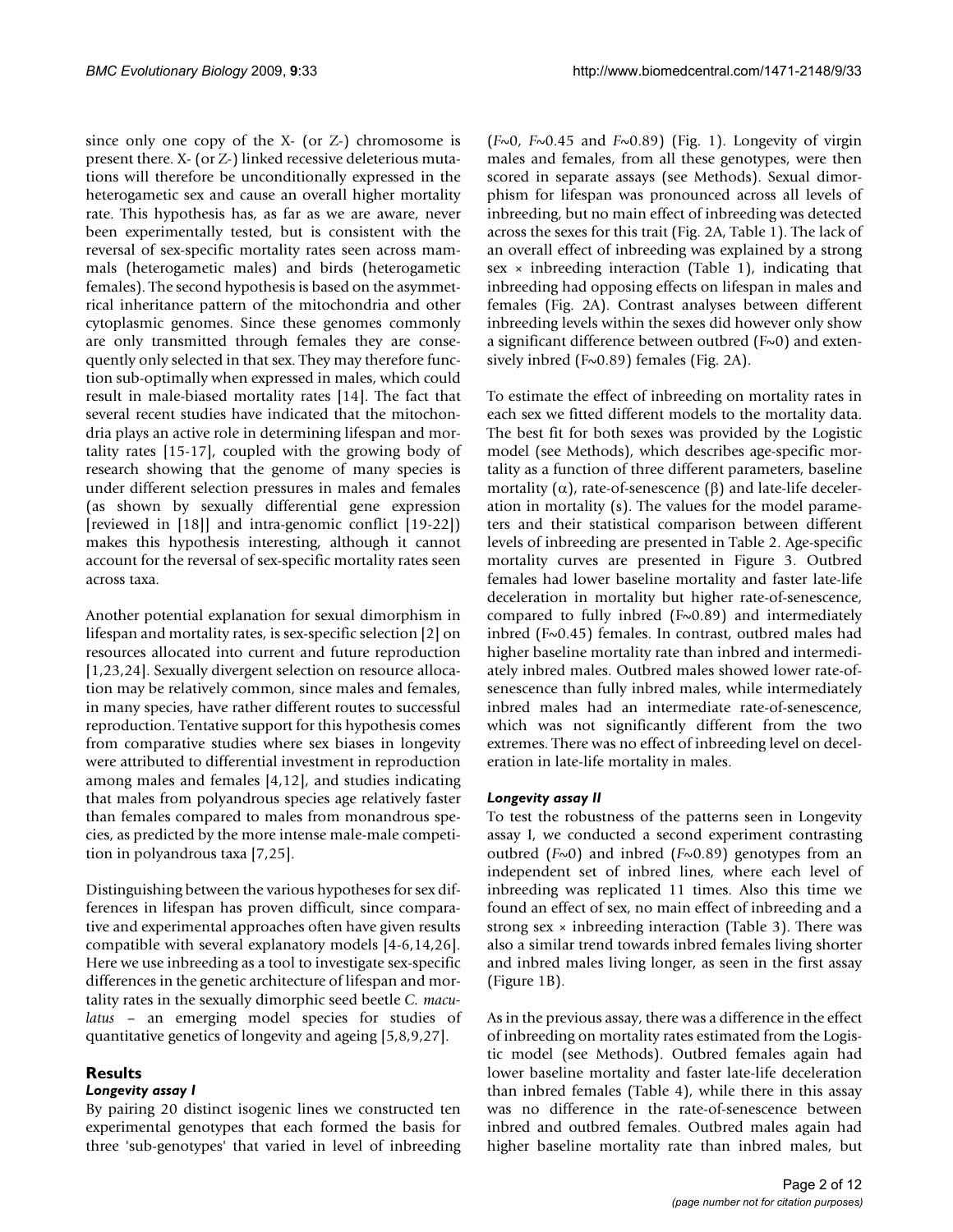<span id="page-2-0"></span>

**Schematic design of construction of genotypes**. Triplets of genotypes with three levels of inbreeding were obtained using isogenic lines. Outbred genotypes (F~0) were obtained by crossing two isogenic lines (F~0.89). Male offspring from such crosses were crossed to females from the maternal isogenic line. Offspring from this cross inherited a haploid maternal genome from their mother and a haploid genome from their father, of which half came from the maternal line. Theses individuals were therefore homozygous for approximately 44.5% of their genome. Inbred genotypes came from maternal within-line crosses. With this design, genotypes of three levels of inbreeding produced by each pair of isogenic lines shared the same maternal genome, controlling for maternal effects variation among genotypes within a line-pair.

there was no difference in the two other model parameters between outbred and inbred males. Age-specific mortality curves are presented in Figure [4](#page-7-0).

### *Combining the longevity data*

To conduct a more powerful test of the similar trends we found in the two longevity assays we combined the data from the two assays (but excluded the intermediately inbred genotypes that only was present in assay I), and treated the two assays as independent blocks. This analysis also showed an effect of sex, no general inbreeding effect and a strong sex × inbreeding interaction (Table [5\)](#page-8-1). Contrasts from this analysis confirmed the trend seen in the two assays, and show that inbred females lived significantly shorter than outbred females and that inbred males lived significantly longer then outbred males (Fig. [1C](#page-2-0)).

### *Fitness assay*

We tested if inbreeding was associated with a reduction in fitness for both males and females by conducting fitness assays, where lifetime offspring production were recorded independently for each sex using the genotypes from the second longevity assay (see Methods). As expected, we found that inbreeding depressed fitness significantly in both sexes (Table [6,](#page-9-0) Weighted Matched Pairs test, females:  $t_{10}$  = 10.77, *P* < 0.0001; males,  $t_{10}$  = 5.77, *P* = 0.0002).

### **Discussion**

Our finding that outbred females lived longer than outbred males is consistent with results from previous studies of *C. maculatus* [\[5](#page-10-3)[,8](#page-10-22)[,27](#page-10-23),[28](#page-10-24)], as is the finding that inbred females live shorter than outbred females [[5](#page-10-3)]. In contrast, the results showing that inbred males live longer than outbred males is noteworthy and has no prior empirical parallel. Below we first address how this result relates to earlier studies on the genetic architecture of lifespan, and then discuss our findings in relation to theories for sexual dimorphism in lifespan.

In a previous study, using this species and strain, Fox et al. (2006) [\[5\]](#page-10-3) found that male lifespan did not change when males were inbred to a moderate level (F~0.25). Our data, on the other hand, suggest that there is a positive linear relationship between inbreeding level and male lifespan, and show that male lifespan is extended by inbreeding when comparing outbred and extensively inbred ( $F~0.89$ ) males across assays. However, we could not detect a significant difference in lifespan between males that were outbred and those that were intermediately inbred  $(F\sim 0.44)$ , and to that extent our results are not inconsistent with the ones obtained previously. One possible explanation as to why inbreeding had no positive effect on lifespan in the study by Fox et al. (2006) [[5](#page-10-3)] is that they used a different experimental protocol. In our experiments, virgin beetles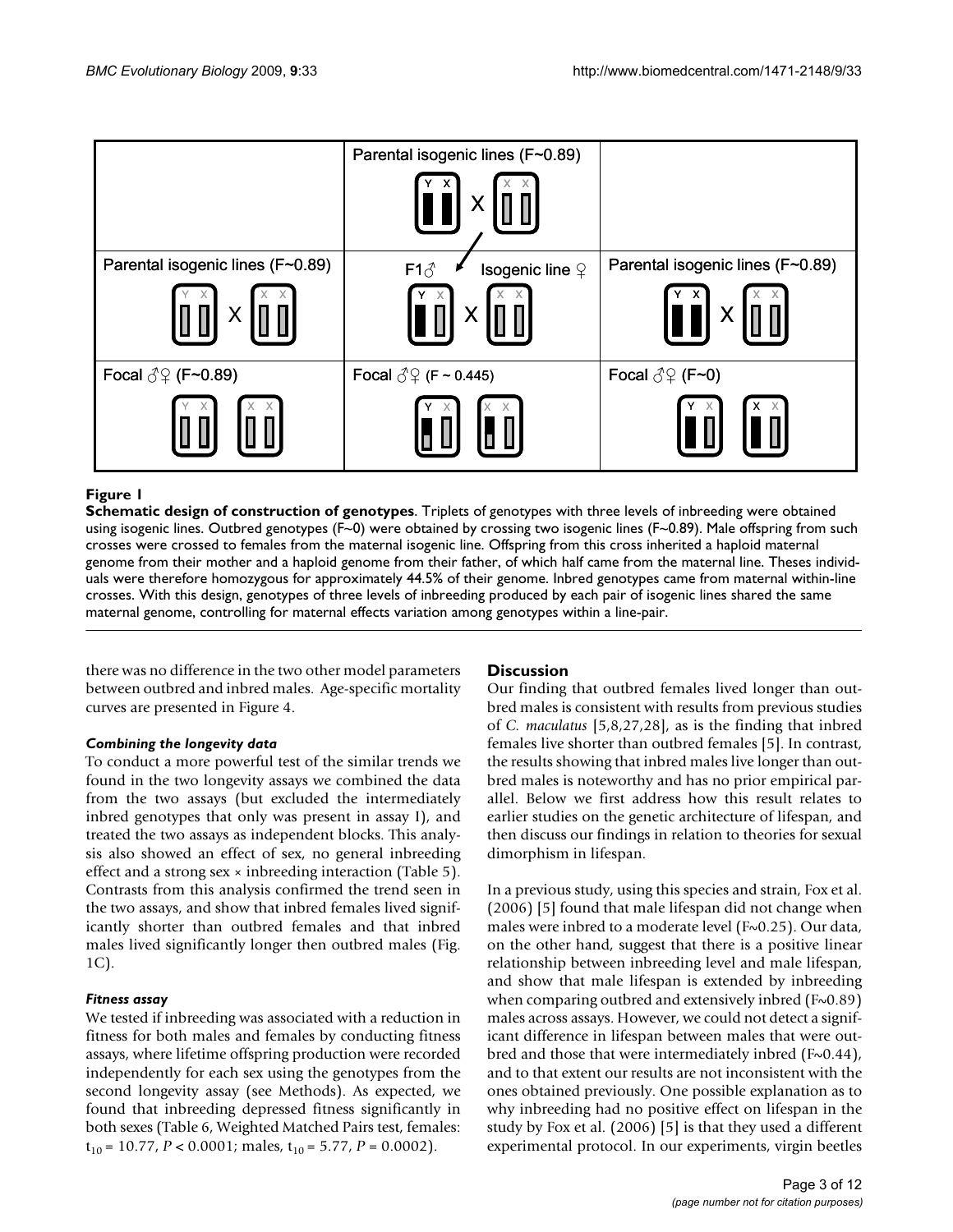<span id="page-3-0"></span>

**Sex-specific effect of inbreeding on lifespan in** *Callosobruchus maculatus* **beetles**. Lifespan (mean days, error bars = SE) of females and males in the longevity assays. (A) Assay I, testing three levels of inbreeding. (B) Assay II, testing two levels of inbreeding, (C) Combined effect of inbreeding (two levels) on lifespan. Significant differences between levels of inbreeding, by contrast analysis, are indicated by different letters.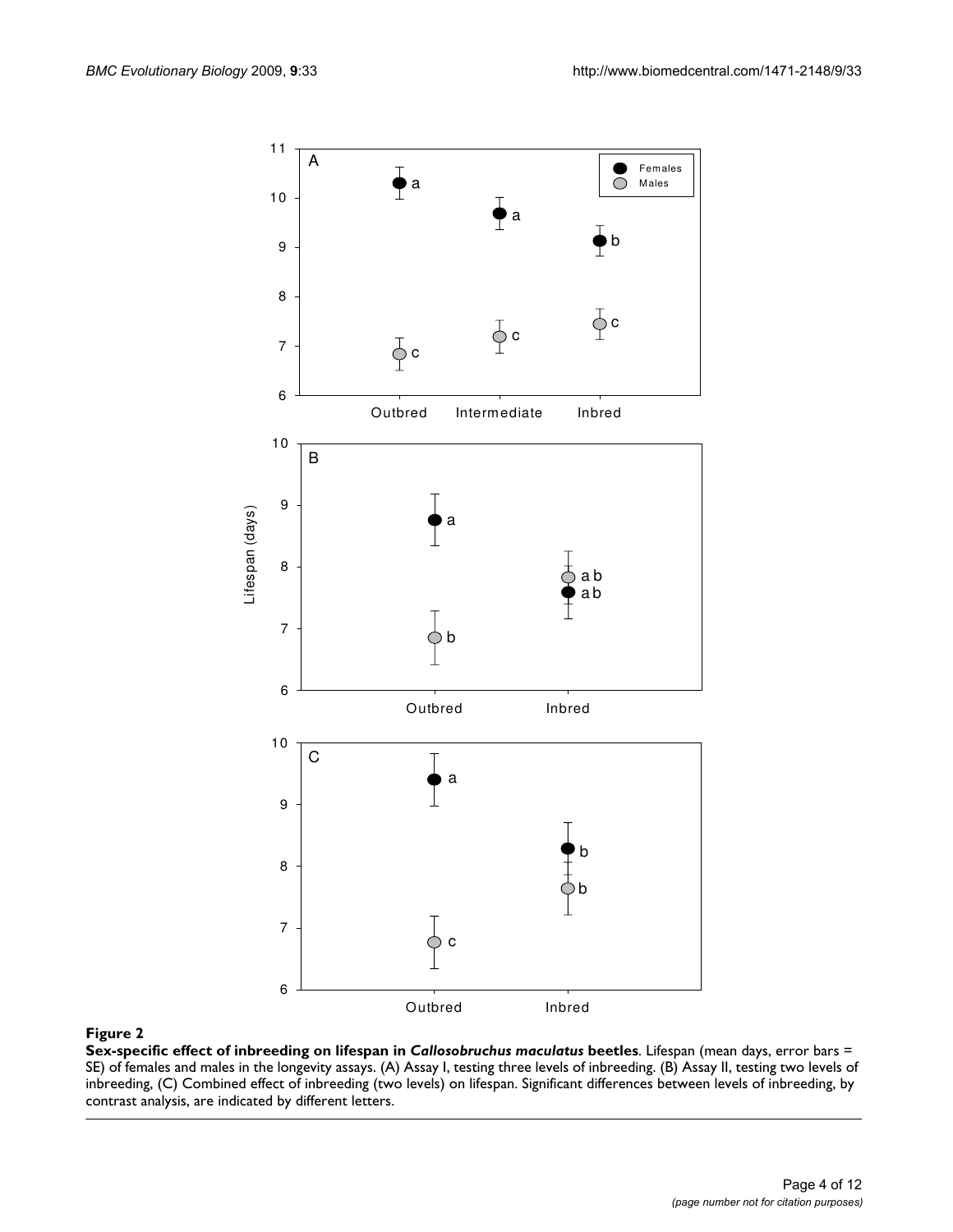| <b>Source Statistic</b>            | <b>DF/Variance</b> | <b>DFDen/Standard Error</b><br>F-ratio/Z-value |        | P-value  |  |
|------------------------------------|--------------------|------------------------------------------------|--------|----------|--|
| Lifespan                           |                    |                                                |        |          |  |
| Inbreeding                         | 2                  | 49.1                                           | 0.66   | 0.5190   |  |
| Sex                                |                    | 44.6                                           | 180.78 | < 0.0001 |  |
| Inbreeding × Sex                   | $\overline{2}$     | 44.6                                           | 7.42   | 0.0017   |  |
| Density                            |                    | 42.8                                           | 5.6    | 0.0225   |  |
| Line                               | 0.4232             | 0.2487                                         | 1.7    | 0.0444   |  |
| Baseline mortality (In $\alpha$ )  |                    |                                                |        |          |  |
| Inbreeding                         | $\overline{2}$     | 49.6                                           | 0.05   | 0.9539   |  |
| Sex                                |                    | 44.6                                           | 11.47  | 0.0015   |  |
| Inbreeding × Sex                   | 2                  | 44.3                                           | 2.48   | 0.0953   |  |
| Density                            |                    | 20.8                                           | 0.02   | 0.8939   |  |
| Line                               | 0.9632             | 0.9928                                         | 0.97   | 0.1660   |  |
| Rate-of-senescence $(\beta)$       |                    |                                                |        |          |  |
| Inbreeding                         | $\overline{2}$     | 46.7                                           | 0.92   | 0.4041   |  |
| Sex                                |                    | 42.7                                           | 143.37 | < 0.0001 |  |
| Inbreeding × Sex                   | 2                  | 42.6                                           | 6.36   | 0.0038   |  |
| Density                            |                    | 49.1                                           | 3.00   | 0.0894   |  |
| Baseline mortality (In $\alpha$ )  |                    | 48.7                                           | 332.25 | < 0.0001 |  |
| Late-life deceleration (s)         |                    | 47.2                                           | 15.17  | 0.0003   |  |
| Line                               | 0.007980           | 0.004285                                       | 1.86   | 0.0313   |  |
| Late-life deceleration (s)         |                    |                                                |        |          |  |
| Inbreeding                         | 2                  | 46.5                                           | 2.75   | 0.0741   |  |
| Sex                                |                    | 49.8                                           | 18.93  | < 0.0001 |  |
| Inbreeding × Sex                   | 2                  | 42.3                                           | 3.20   | 0.0506   |  |
| Density                            |                    | 39.6                                           | 0.06   | 0.8141   |  |
| Baseline mortality ( $ln \alpha$ ) |                    | 50.9                                           | 1.78   | 0.1877   |  |
| Rate-of-senescence $(\beta)$       |                    | 51                                             | 13.22  | 0.0006   |  |
| Line                               | 0.07719            | 0.04770                                        | 1.62   | 0.0528   |  |
|                                    |                    |                                                |        |          |  |

#### <span id="page-4-0"></span>**Table 1: First assay of sex-specific effects of inbreeding level on lifespan and ageing.**

Data was analysed with a General Linear Mixed Model with a REML estimation procedure. Degrees of freedom (DF & DFDen), F-ratios and Pvalues are provided for fixed effects (Inbreeding, Sex, Inbreeding × Sex and Density); variance components, standard errors, Z-values and P-values are provided for the random factor (maternal line).

<span id="page-4-1"></span>**Table 2: Sex-specific effects of inbreeding on mortality rates in longevity assay I.**

|        |                                      | <b>Baseline mortality rate In <math>\alpha</math> (SE)</b> |                                     |                                        | Rate-of-senescence $\beta$ (SE)       |                                      |                                      | Deceleration in late-life s (SE)  |                                      |
|--------|--------------------------------------|------------------------------------------------------------|-------------------------------------|----------------------------------------|---------------------------------------|--------------------------------------|--------------------------------------|-----------------------------------|--------------------------------------|
|        | F~0.89                               | $F \sim 0.45$                                              | $F\sim 0$                           | F~0.89                                 | F~0.45                                | F~0                                  | F~0.89                               | F~0.45                            | F~0                                  |
| Female | 0.00019a                             | 0.00020a                                                   | 0.00005b                            | 0.93428a                               | 0.86464a                              | L09909b                              | I.14579a                             | 1.3839 I a                        | 2.18538b                             |
| Male   | $(0.00010 -$<br>0.00034)<br>0.00223a | $(0.00009 -$<br>0.00047<br>0.00299a                        | $(0.00002 -$<br>0.00012<br>0.00639b | $(0.85349 -$<br>l.02273)<br>0.76093a.b | $(0.75786 -$<br>0.98646<br>0.70950b.c | $(0.98793 -$<br>1.22276)<br>0.67197c | $(0.93803 -$<br>1.39956)<br>0.60176a | (1.05810-<br>1.81005)<br>0.53157a | $(1.83226 -$<br>2.60656)<br>0.42345a |
|        | $(0.00156 -$<br>0.00317              | $(0.00191 -$<br>0.00470)                                   | $(0.00487 -$<br>0.00839             | $(0.70039 -$<br>0.82670                | $(0.63230 -$<br>0.79612               | $(0.62177 -$<br>0.72622              | $(0.46827 -$<br>0.77330)             | $(0.36299 -$<br>0.77845           | $(0.32538 -$<br>0.55109              |

The effect of three levels of inbreeding on mortality and ageing rates in male and female *C. maculatus* beetles. The maximum likelihood estimates of mortality rates (lower and upper confidence intervals) were obtained by fitting the data to a Logistic model and are based on pooled data for each sex and treatment. Letters indicate significant differences in mortality rates between levels of inbreeding within each sex using log-likelihood ratio tests (see text for details).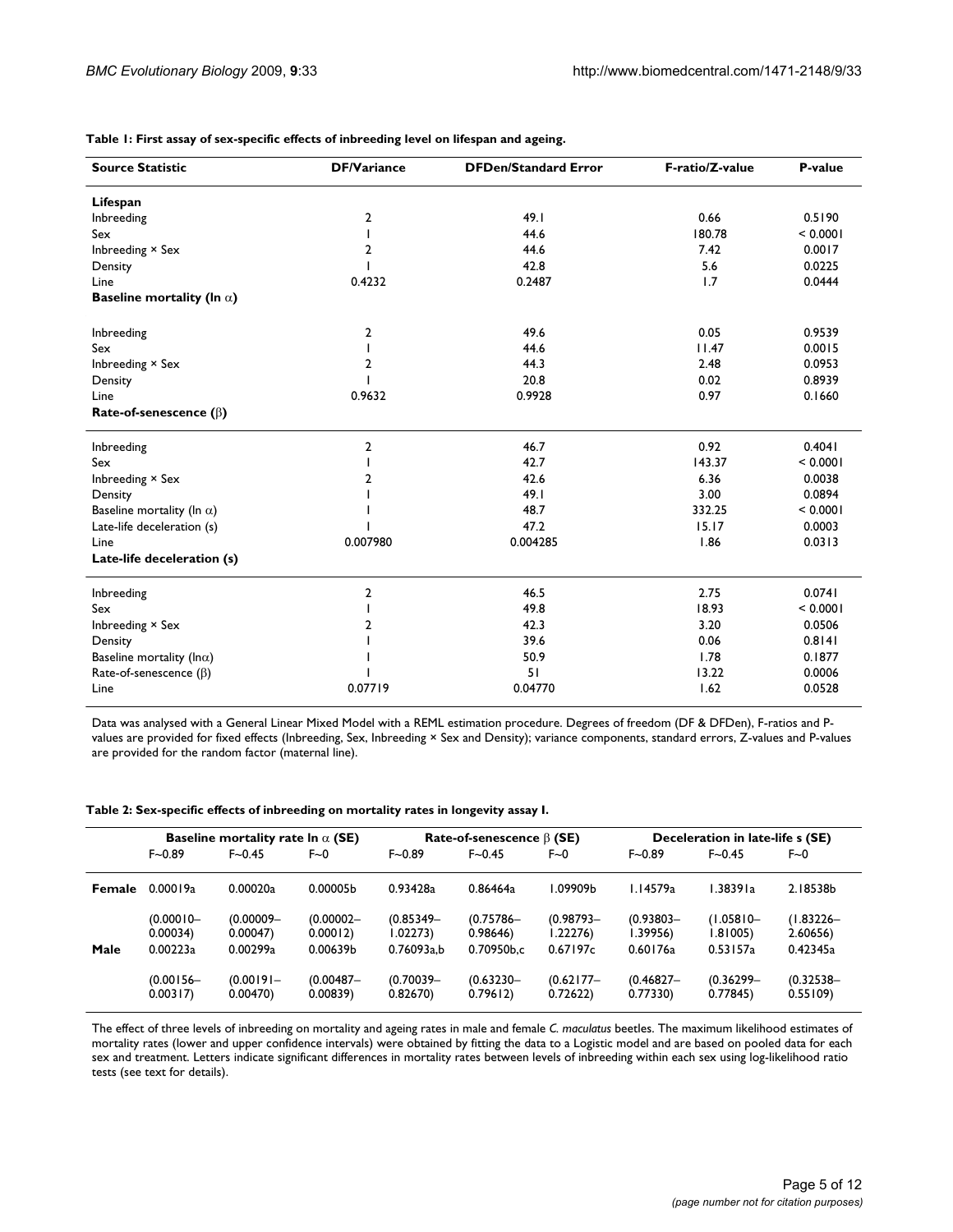<span id="page-5-0"></span>

**Age specific mortality curves in** *Callosobruchus maculatus* **beetles, first assay**. Age-specific mortality hazard (ln Ux) for outbred, intermediate and inbred cohorts of males (A) and females (B) from assay I, using pooled data across lines on daily mortality for each treatment.

were kept in same-sex groups, while virgin beetles were kept in isolation in the study by Fox et al. (2006). Virgin males live considerably longer when kept in isolation, compared to when kept in same-sex groups or when males are kept with females (A.A. Maklakov and R. Bonduriansky, unpublished data), indicating that that male behaviour is context-dependent. Males of this species normally spend much of their time chasing potential mates and trying to copulate with them, which they are not stimulated to do when kept alone. They do however perform these behaviours when kept in same-sex groups. The intrinsic difference in how inbred and outbred males spend their energy may not be realized if they do not meet conspecifics, which may explain why inbred males did not have prolonged lifespan in the study by Fox et al.

(2006) [\[5\]](#page-10-3). Another difference in the experimental approaches is that Fox et al. 2006 [[5](#page-10-3)] used one generation of full-sib matings whereas we used ten, which could have resulted in more opportunity for purging of deleterious mutations in our lines. An indication that this did affect our results is that we could not detect a significant difference in lifespan between outbred and intermediately inbred ( $F~0.44$ ) females, while Fox et al. (2006) found such difference when comparing outbred and less inbred females ( $F\sim 0.25$ ). It is not obvious how purging could have accounted for the increased male lifespan with inbreeding observed in our study, given that the potential effect of purging did not prevent fitness of inbred individuals of both sexes to be severely reduced.

#### *Asymmetric inheritance*

As outlined in the introduction, sex-biased mortality rates can theoretically be caused by unconditional expression of recessive deleterious mutations on the X/Z chromosome in the heterogametic sex, and by cytoplasmic genomes that not are optimized for functioning in males. A distinct prediction made by 'the unguarded X'-hypothesis is that the heterogametic sex (males in *C. maculatus*) should suffer less from inbreeding compared to the homogametic sex (i.e. females here), since the heterogametic sex will not suffer from increased expression of X/Zlinked recessive deleterious mutations [\[4,](#page-10-8)[5](#page-10-3),[14\]](#page-10-12). In our assays males did suffer less than females, in terms of reduced lifespan, in accordance with this theory. However, given that we noted a significant shift towards longer male lifespan with inbreeding, we conclude that this model cannot adequately explain the observed patterns. Likewise we conclude that the observed responses to inbreeding can not be explained by the mitochondrial, or any other cytoplasmic genome, since these always are haploid and therefore are unaffected by inbreeding. A cytoplasmic effect was also ruled out in a previous experiment with this species, using inter-population crosses [[27](#page-10-23)]. We do note however that our results do not exclude the possibility that the magnitude of sexual dimorphism for lifespan in *C. maculatus* could be influenced by the Xchromosome or cytoplasmic genomes.

#### *Sex-specific selection*

Sex-specific selection offers an alternative explanation as to why the sexes display differences in mortality rates and longevity, and presents a range of possible mechanisms through which prolonged lifespan of inbred males can occur. These arguments are all based on the assumption that the optimal reproductive strategies of males and females differ, which involves sex-specific investments in current and future reproduction [\[6,](#page-10-1)[25,](#page-10-20)[29](#page-10-25)[-31](#page-10-26)]. Below we discuss several possible scenarios of how sex-specific selection on the genetic architecture of lifespan could have caused our results.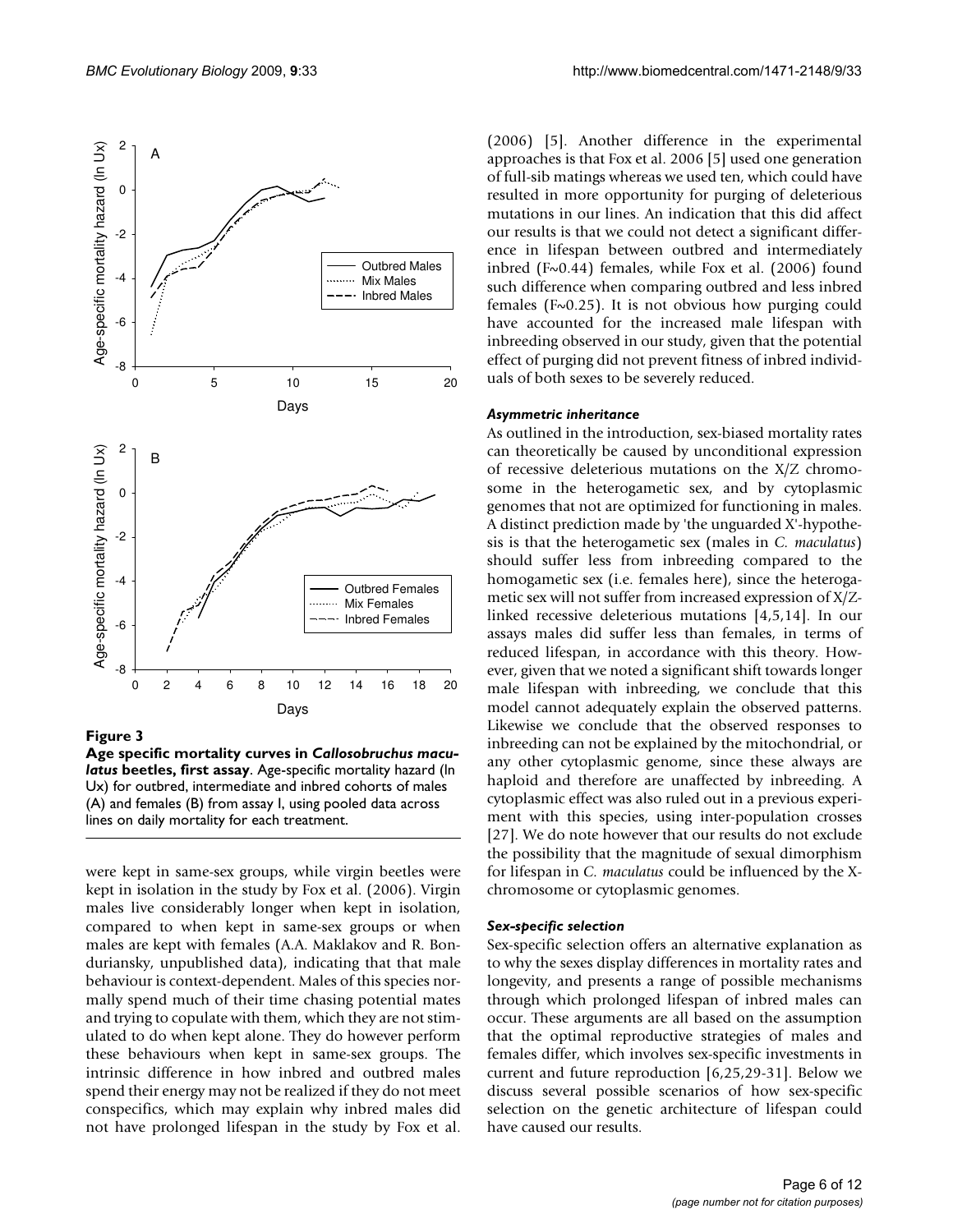| <b>Source Statistic</b>           | <b>DF/Variance</b> | <b>DFDen/Standard Error</b> | F-ratio/Z-value | P-value  |
|-----------------------------------|--------------------|-----------------------------|-----------------|----------|
| Lifespan                          |                    |                             |                 |          |
| Inbreeding                        |                    | 39                          | 0.03            | 0.8537   |
| Sex                               |                    | 29.8                        | 5.33            | 0.0281   |
| Inbreeding × Sex                  |                    | 29.7                        | 8.84            | 0.0058   |
| Density                           |                    | 29.5                        | 0.00            | 0.9568   |
| Line                              | 0.2187             | 0.2770                      | 0.79            | 0.2149   |
| Mortality rates, females          |                    |                             |                 |          |
| Baseline mortality (In $\alpha$ ) |                    |                             |                 |          |
| Inbreeding                        |                    | 14.7                        | 4.87            | 0.0436   |
| Density                           |                    | 18.8                        | 1.98            | 0.1754   |
| Line                              | 0.4913             | 0.7436                      | 0.66            | 0.2544   |
| Rate-of-senescence $(\beta)$      |                    |                             |                 |          |
| Inbreeding                        |                    | 16                          | 0.64            | 0.4353   |
| Density                           |                    | 16                          | 0.11            | 0.7432   |
| Baseline mortality (ln $\alpha$ ) |                    | 14.5                        | 15.44           | 0.0014   |
| Late-life deceleration (s)        |                    | 16.8                        | 37.73           | < 0.0001 |
| Line                              | 0.02133            | 0.01651                     | 1.29            | 0.0982   |
| Late-life deceleration (s)        |                    |                             |                 |          |
| Inbreeding                        |                    | 10.9                        | 9.33            | 0.0111   |
| Density                           |                    | 11.3                        | 1.57            | 0.2359   |
| Baseline mortality (In $\alpha$ ) |                    | 11.1                        | 8.15            | 0.0156   |
| Rate-of-senescence $(\beta)$      |                    | 11.6                        | 45.45           | < 0.0001 |
| Line                              | 0.4392             | 0.2349                      | 1.87            | 0.0307   |
| <b>Mortality rates, males</b>     |                    |                             |                 |          |
| Baseline mortality (In $\alpha$ ) |                    |                             |                 |          |
| Inbreeding                        |                    | 16.8                        | 2.51            | 0.1317   |
| Density                           |                    | 17                          | 0.18            | 0.6798   |
| Line                              | 0.2118             | 0.4854                      | 0.44            | 0.3313   |
| Rate-of-senescence $(\beta)$      |                    |                             |                 |          |
| Inbreeding                        |                    | 16.5                        | 0.04            | 0.8474   |
| Density                           |                    | 17.6                        | 0.51            | 0.4854   |
| Baseline mortality (ln $\alpha$ ) |                    | 17.3                        | 30.98           | < 0.0001 |
| Line                              | 0.002670           | 0.002788                    | 0.96            | 0.1691   |

<span id="page-6-0"></span>**Table 3: Second assay of sex-specific effects of inbreeding level on lifespan and ageing.**

Data was analysed with a General Linear Mixed Model with a REML estimation procedure. Degrees of freedom (DF & DFDen), F-ratios and Pvalues are provided for fixed effects (Inbreeding, Sex, Inbreeding × Sex and Density); variance components, standard errors, Z-values and P-values are provided for the random factor (maternal line). The analysis of mortality rates is presented separately for males (Gompertz model) and females (Logistic model) (see text for details).

Many types of behaviour required for successful male reproduction (e.g. mate search, male-male competition and courtship) are associated with costs. For males of *C. maculatus*, these costs of reproduction cause reduced longevity [[32\]](#page-10-27). It has further been shown that the cost of living in same-sex groups is equal to the cost of reproduction for males of this species (A. A. Maklakov & R. Bonduriansky, unpublished data), which indicates that males exhibit a similar behavioural repertoire in same-sex groups, as when exposed to females. If inbred males are less likely to engage in energy-demanding reproductive behaviours, either because their impaired phenotypic condition prevents them or because of condition-based strategic decisions [\[30](#page-10-28)], the result could be both prolonged lifespan and reduced fitness, as observed here. Hence, males should adopt a 'live fast, die young' strategy [[6](#page-10-1)]. In contrast, females do not engage in many of the costly male behaviours and are instead predicted to optimize their reproductive output by conserving energy for oviposition, provisioning of offspring, foraging and predator avoidance. Inbred females might therefore be expected to experience reduction in both fitness and lifespan consistent with the observed data. This explanation may be particularly relevant to the species studied here, since adult *C. maculatus* normally have no access to food and water [\[27](#page-10-23)], which causes used resources to be inversely related to resources left to consume.

When a trait is under sex-specific selection, it is constrained to evolve to its sex-specific optima, because the sexes share the same genome. Eventually, such intra-locus sexual conflicts are thought to be resolved by genes evolv-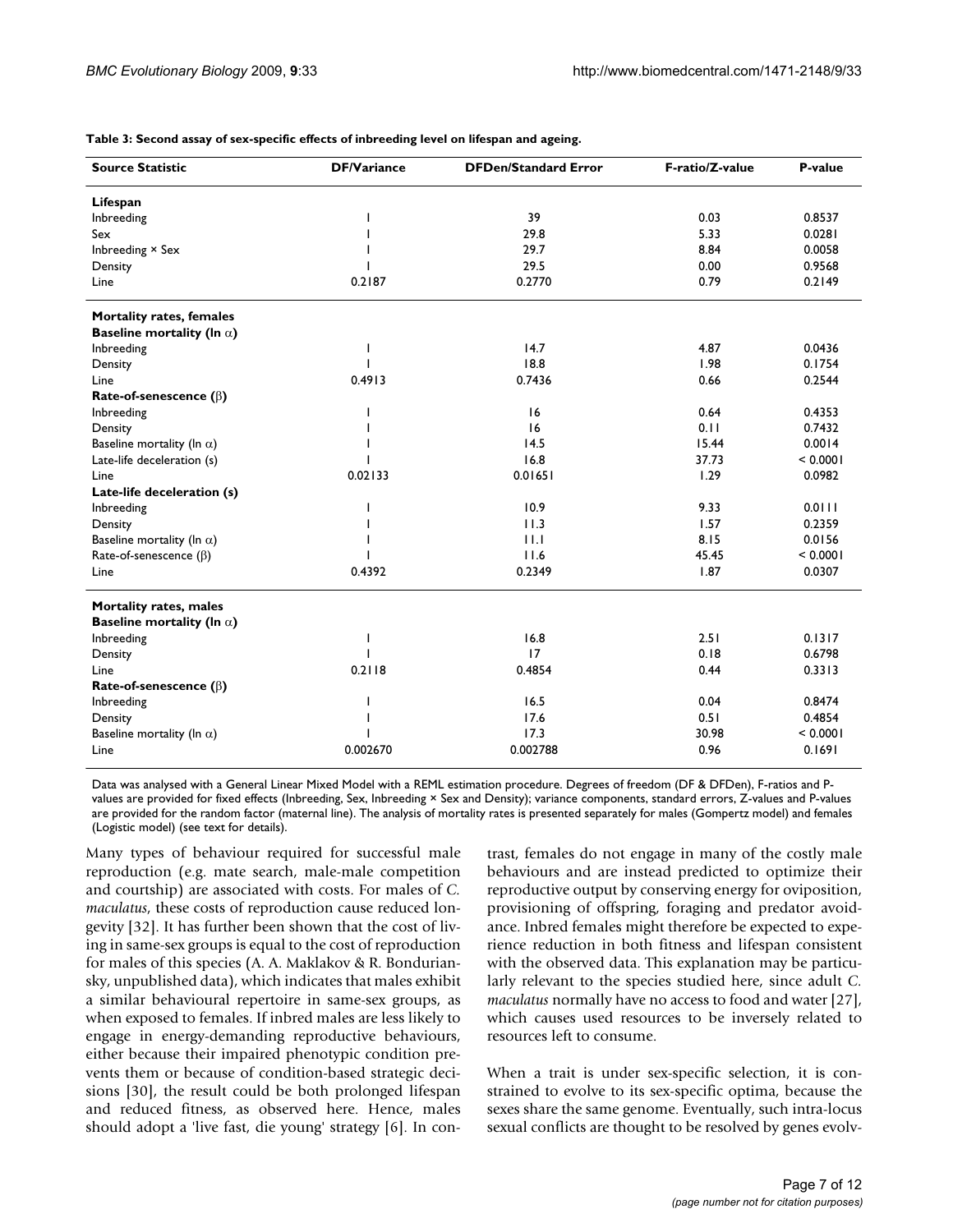<span id="page-7-0"></span>

**Age specific mortality curves in** *Callosobruchus maculatus* **beetles, second assay**. Age-specific mortality hazard (ln Ux) for outbred and inbred cohorts of males (A) and females (B) from assay II, using pooled data across lines on daily mortality for each treatment.

ing to become sex-limited in expression [[33-](#page-11-0)[37](#page-11-1)]. This process is however inherently slow [[34,](#page-11-2)[36](#page-11-3),[38](#page-11-4)], which is why many sexually dimorphic traits currently should experience opposing directional selection in the two sexes. Directional selection typically results in directional dominance (i.e. the selected trait shows dominance in the direction of the preferred phenotype) [\[39](#page-11-5),[40](#page-11-6)] and sex-limited genes coding for traits under sexually divergent selection are therefore predicted to show directional dominance in opposite directions in males and females. Hence, if resource allocation into current and future reproduction is under opposing directional selection in males and females, and a subset of the genes coding for this trait is sex-limited in expression, inbreeding could decrease female lifespan while increasing male lifespan.

This possibility is also partially supported by a previous study on this species, where it was shown in population crosses that genes coding for prolonged lifespan were generally dominant in females, while this pattern was much weaker in males [[27](#page-10-23)].

Finally, there is also the possibility that substantial autosomal intra-locus sexually antagonistic genetic variation exists for allocation of resources into current versus future reproduction. Although theory have shown that such variation is not easily maintained on the autosomes [[41\]](#page-11-7), the possibility that the dominance/recessive patterns are reversed in the sexes have yet not been explored. Intuitively, stable polymorphisms could be maintained on the autosomes if male beneficial allelic versions were dominant in males and recessive in females, while female beneficial allelic variants were dominant in females and recessive in males. Inbreeding would then increase the homozygosity of such genes and move the trait value in the opposite, and non-preferred, direction in both sexes.

#### **Conclusion**

We tested how inbreeding affects lifespan in *C. maculatus*, a seed beetle which is sexually dimorphic for this trait. Our results show that extensive inbreeding shortens female lifespan, while it extends male lifespan. Fitness was however substantially, and similarly, depressed by inbreeding in both sexes. These results show that the genetic architecture of lifespan is different in males and females, but the data are not consistent with the predictions made by any model based on asymmetrical inheritance patterns. Our results are consistent with models based on sex-specific selection on reproductive strategies, such that males, in contrast to females, maximize fitness by early and intense investment in reproduction traded off against shorter lifespan [[6](#page-10-1),[7,](#page-10-4)[25](#page-10-20),[30,](#page-10-28)[42](#page-11-8),[43](#page-11-9)].

#### **Methods**

#### *Study animal*

We used a South-Indian strain of the seed beetle *Callosobruchus maculatus*, obtained from Prof. C. W. Fox, University of Kentucky. This population originates from a few hundred infested beans (mung, *Vigna radiate* and black gram *V. mungo*) collected in 1979 [[44\]](#page-11-10). In the lab adults are kept on mung beans as egg laying substrate. When the larva hatches, it burrows into the bean where it feeds, grows and pupates, with a generation time of approximately 24 days at 25°C. The beetles only feed during their larval stage and no water or other resources are obtained by the adults. During the last  $\sim$  200 generations our lab population has been maintained at > 1000 adult individuals per generation [\[45](#page-11-11)], and the beetles have thus had a long period to adapt to the laboratory environment. We kept the beetles at 25°C, 60% relative humidity and 14:10 light:dark cycle in climate chambers.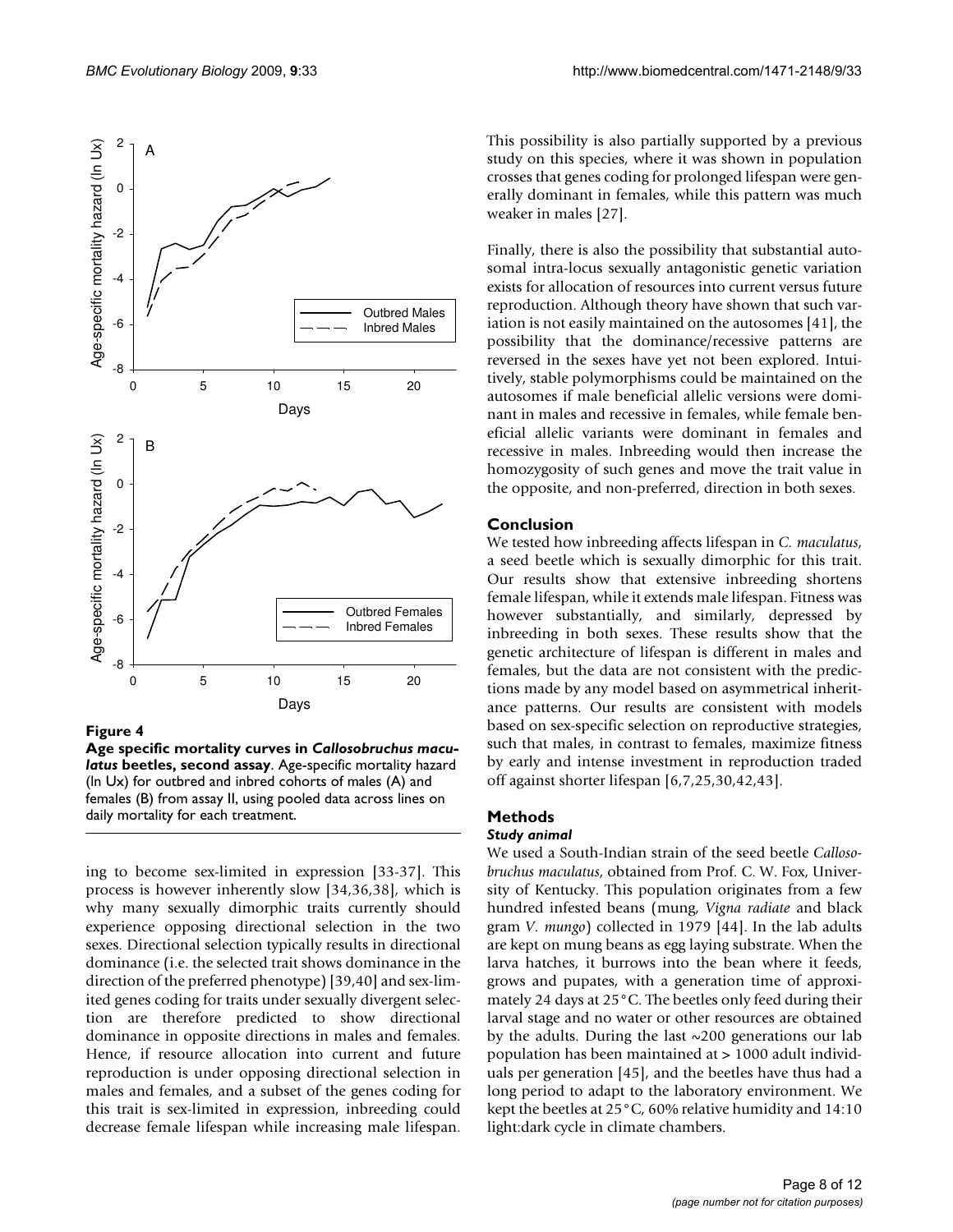|        | Baseline mortality rate $\alpha$ (SE) |                                               | Rate-of-senescence $\beta$ (SE)   |                                   | Deceleration in late-life s (SE)  |                                   |
|--------|---------------------------------------|-----------------------------------------------|-----------------------------------|-----------------------------------|-----------------------------------|-----------------------------------|
|        | F~0.89                                | $F\sim 0$                                     | F~0.89                            | $F\sim 0$                         | F~0.89                            | $F\sim 0$                         |
| Female | 0.00241a                              | 0.00134 <sub>b</sub>                          | 0.73184a                          | 0.77611a                          | 0.79646a                          | I.72506b                          |
|        | $(0.00164 - 0.00355)$                 | $(0.00093 - 0.00194)$                         | $(0.66356 - 0.80713)$             | $(0.71210 - 0.84558)$             | $(0.61250 - 1.03567)$             | $(1.47576 - 2.01649)$             |
| Male   | 0.00392a<br>$(0.00283 - 0.00545)$     | 0.01220 <sub>b</sub><br>$(0.01005 - 0.01480)$ | 0.57590a<br>$(0.52340 - 0.63368)$ | 0.52531a<br>$(0.48552 - 0.56835)$ | 0.25954a<br>$(0.14724 - 0.45748)$ | 0.39520a<br>$(0.29585 - 0.52792)$ |

#### <span id="page-8-0"></span>**Table 4: Sex-specific effects of inbreeding on mortality rates in longevity assay II.**

The effect of two levels of inbreeding on mortality rates in male and female *C. maculatus* beetles. The maximum likelihood estimates of mortality rates (lower and upper confidence intervals) were obtained by fitting the data to a Logistic model and are based on pooled data for each sex and treatment. Letters indicate significant differences in mortality rates between levels of inbreeding within each sex using log-likelihood ratio tests (see text for details).

#### *Construction of isogenic lines*

Isogenic lines were founded in January 2005. Two-hundred and fifteen virgin females were mated once and placed individually in 30 ml plastic vials with > 100 mung beans. We isolated beans with single hatched larvae prior to adult eclosion. Offspring from each of these females were then used to construct isogenic lines through controlled full sib matings for ten consecutive generations. To reduce the loss of lines during the inbreeding process, two pairs of full-sibs were mated in parallel every generation (only offspring from one pair was retained). Despite this effort only about 40% of the lines survived. After ten generations of full sib matings 89% of the genome is expected to be homozygous, when conservatively assuming that individuals used in the first cross all where heterozygous at all loci and that the males and females initially crossed carried different alleles at all loci [\[46](#page-11-12)]. The lines were then propagated and maintained as populations at more than 100 individuals.

#### *Experimental genotypes*

We selected 20 isogenic lines to obtain experimental genotypes of three different inbreeding coefficients (outbred *F*~0; intermediately inbred *F*~0.45; and inbred *F*~0.89, Figure [1](#page-2-0)). To accomplish this we divided the 20 isogenic lines into 10 pairs, of which one in each pair was randomly assigned to be the maternal line. By three different crossing designs, we then constructed individuals with the three inbreeding coefficients, from each pair of inbred lines. Inbred genotypes were offspring from maternal

within-line matings, and outbred individuals were offspring from crossing females from the maternal lines to males from their paired paternal line. To obtain genotypes of intermediate level of inbreeding we first mated females from the maternal line to males from their paired paternal line (1<sup>st</sup> generation in Figure [1](#page-2-0)). Male offspring from these crosses were then mated to females from their maternal line (2nd generation in Figure [1](#page-2-0)). Offspring from the last cross inherited a haploid maternal genome from their mother, and a haploid genome from their father of which half came from the maternal line. These individuals were therefore homozygous for 44.5% of their genome (3rd generation in Figure [1\)](#page-2-0). Using this design, genotypes of three levels of inbreeding produced by each pair of isogenic lines shared the same maternal genome. We were thus able to control for maternal effects variation among genotypes within a line-pair, which previously have been shown to have a significant effect on lifespan and fitness in this species [\[27](#page-10-23)[,47](#page-11-13)]. Within each line-pair, beetles of each of the three genotypes were propagated in two different jars to diminish effects by a shared environment.

#### *Longevity assays*

Individual beans with a single egg cemented onto their surface were isolated until hatching. On the day of eclosion, virgin adult beetles were transferred to Petri dishes holding 50 ml of mung beans, with other beetles from the same Line, Inbreeding Level and Sex. The Petri dishes were then scored daily for dead beetles. As eclosion of beetles was not completely synchronous, new Petri

<span id="page-8-1"></span>**Table 5: Sex-specific effects of inbreeding on lifespan on combined data from assays I & II.**

| <b>Source Statistic</b> | <b>DF/Variance</b> | <b>DFDen/Standard Error</b> | F-ratio/Z-value | P-value  |
|-------------------------|--------------------|-----------------------------|-----------------|----------|
| Inbreeding              |                    | 72.9                        | 0.18            | 0.6685   |
| Sex                     |                    | 59.8                        | 42.26           | < 0.0001 |
| Inbreeding × Sex        |                    | 59.9                        | 15.51           | 0.0002   |
| Density                 |                    | 25                          | 0.28            | 0.5987   |
| Line                    | 0.2198             | 0.1913                      | 1.15            | 0.1253   |
| <b>Block</b>            | 0.2032             | 0.4146                      | 0.59            | 0.3120   |

Data was analysed with a General Linear Mixed Model with a REML estimation procedure. Degrees of freedom (DF & DFDen), F-ratios and Pvalues are provided for fixed effects (Inbreeding, Sex, Inbreeding × Sex and Density); variance components, standard errors, Z-values and P-values are provided for the random factor (maternal line).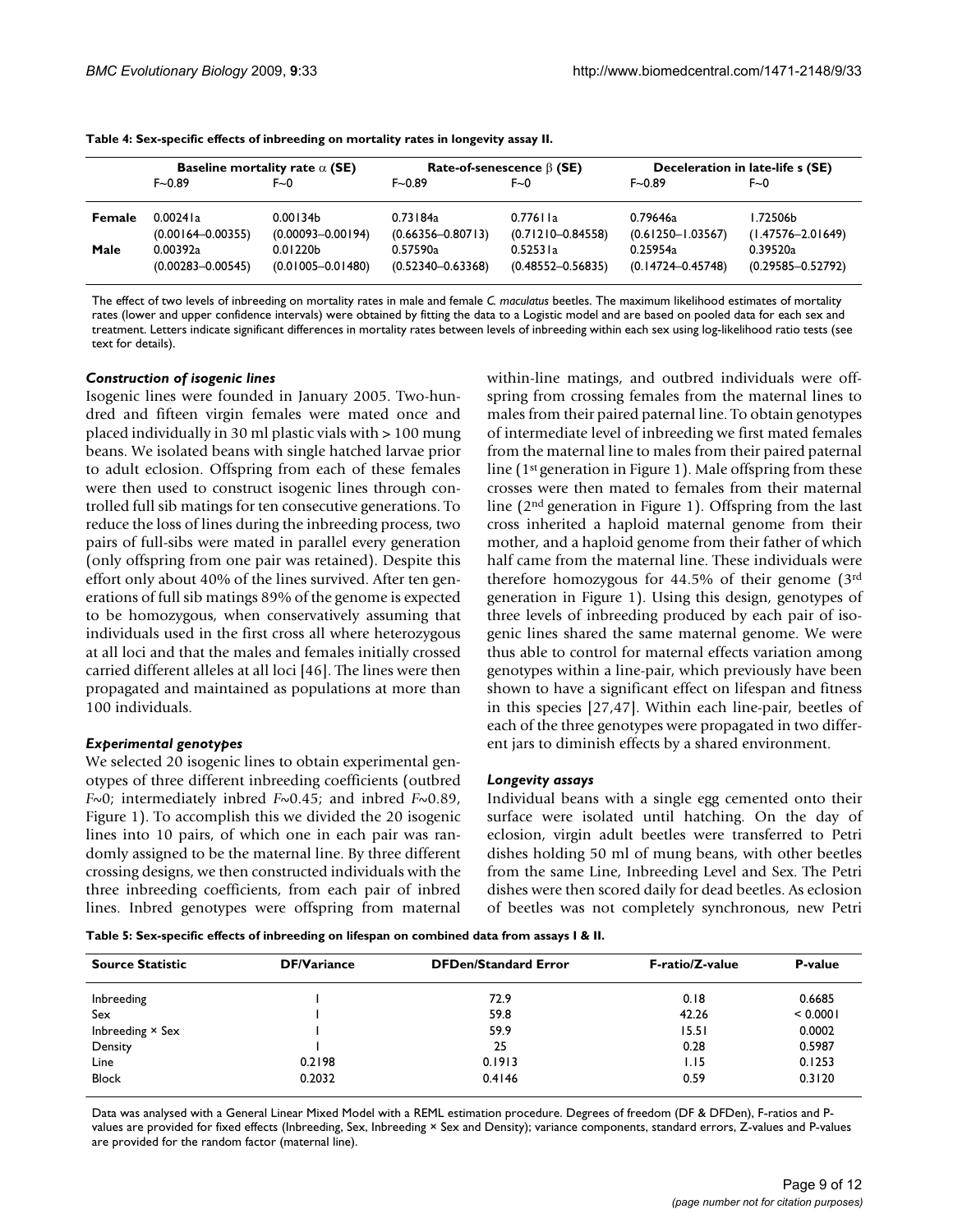| Sex    | Inbred $F \sim 0.89$ | Outbred $F~0$ | Inbred/Outbred × 100 |
|--------|----------------------|---------------|----------------------|
| Female | 30.96 (3.77)         | 89.02 (5.04)  | 35%                  |
| Male   | 42.60 (5.59)         | 90.50 (6.80)  | 47%                  |

<span id="page-9-0"></span>**Table 6: Sex-specific effects of inbreeding on fitness (lifetime adult offspring production).**

Fitness assays of male and female *C. maculatus* beetles, data show lifetime adult offspring production (mean ± SE) and the relative value of inbred to outbred reproductive success in %.

dishes were started daily. The density of beetles per Petri dish therefore varied between days (mean  $\pm$  SE: 21.33  $\pm$ 13.57). Beetles were maintained at similar environmental conditions as described above. Overall we scored 3132 females and 3117 males for the age at death.

To confirm our original findings we conducted a second experiment. The general protocol was the same as in the first experiment except for exclusion of the intermediate level of inbreeding, i.e. we contrasted sex-specific longevity and mortality rates of inbred (*F*~0.89) and outbred (*F*~0) individuals. This time we used 11 different pairs of isogenic lines to create 11 pairs of inbred and outbred genotypes sharing the maternal genome. In this experiment we scored 3056 females and 3019 males for the age at death.

A potential problem associated with assaying mortality rates of beetles housed in groups is that estimates of mortality rates can be influenced by densities declining at different rates among genotypes, as individuals die off. However, if anything, this should result in conservative estimates of differences in lifespan between genotypes, since short lived genotypes on average will be less stressed and affected by other individuals, and therefore should live relatively longer than if the densities were kept constant. We also accounted for density in our statistical models (see below).

#### *Statistical analyses of longevity and mortality rates*

We used the mixed general linear model with REML estimation procedure to test for the effect of Sex, Inbreeding Level and Sex × Inbreeding Level on lifespan and the different model parameters that describe the mortality curve, in each assay separately. We treated Sex and Inbreeding Level and their interactions as fixed effects, while maternal line was treated as a random factor. Density was used as a covariate in all models. The data on longevity and mortality rates were averaged across jars and Petri dishes for each sex and genotype. We used within-model contrasts to compare the different levels of inbreeding within each sex. To increase power we also analyzed the two assays jointly, using only the data on outbred  $(F\sim 0)$  and fully inbred (*F*~0.89) beetles. In this combined analysis, assay (I and II) was modeled as a random Block effect. We tested for Block  $\times$  Sex and Block  $\times$  Inbreeding Level interactions,

which were not significant and were subsequently removed from the model.

To analyse the effect of Inbreeding Level on age-specific mortality we pooled our data across lines from each sex and treatment to increase the resolution of the analyses, because small sample sizes provide very inaccurate estimates of mortality rates [\[48\]](#page-11-14). This analysis did not allow using density as a covariate. Therefore, we first tested for the effect of density on mortality rates using the same mixed model approach as for longevity data (see above). There was no significant effect of density on any mortality rate estimate in neither assay (Tables [1](#page-4-0) &[2](#page-4-1)). We used maximum likelihood (ML) estimation (WinModest software package [\[49](#page-11-15)]) to compare four models that describe the demographic rate of change in mortality with age: Gompertz, Gompertz-Makeham, Logistic and Logistic-Makeham. We used Likelihood ratio tests to find the model that gave the best fit to our data. The best fit for both sexes was provided by the Logistic model,  $x = e^x/[1 + (s/(e^x - 1))]$ , where  $\bar{x}$  is the mortality hazard at age  $\bar{x}$ , is the baseline mortality rate, and is the rate of increase in mortality with age (i.e. the rate-of-senescence), and *s* is the rate of deceleration late in life [[49\]](#page-11-15). We note that for two Inbreeding levels in the first assay, the best fit for male cohorts was provided by the Logistic-Makeham model, but we chose to use Logistic model in all of our analyses for consistency. We used likelihood ratio tests to statistically compare the model estimates for each sex among different Inbreeding levels within each assay. For example, in order to test for the difference between the baseline mortality rate, , in inbred and outbred females in the first assay, we calculated the difference between log-likelihoods of the null hypothesis model (L-L<sub>null</sub>) where was constrained and the alternative model (L-L<sub>alt</sub>) where all three model parameters ( , and s) could vary [[49](#page-11-15)]. We then compared  $-2(L-L_{null} - L-L_{alt})$  to a chi-square distribution with one degree of freedom (equal to the number of constrained parameters).

#### *Fitness assay*

Fitness assays were conducted of the inbred and outbred genotypes that were used in the second longevity assay. We determined lifetime offspring production for females and males in separate assays. Fitness assays were conducted in small populations ( $N = 20$ ), simulating semi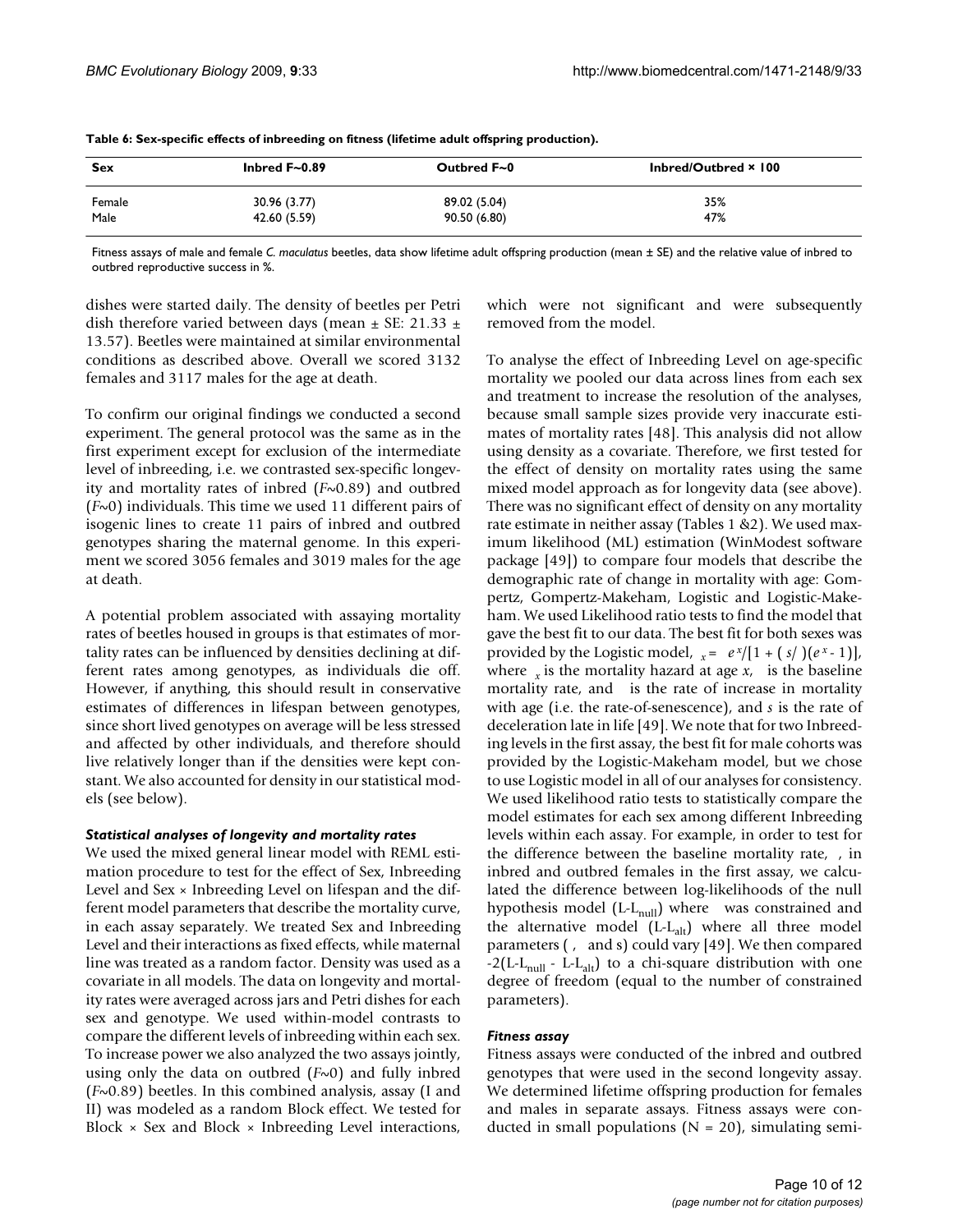natural conditions. In the female assays, three replicates of five females from each genotype were sampled and each placed in a 60 mm Petri dish with excess mung beans for oviposition along with five sterile base population females and ten virgin base population males. In the male assays, three replicates of five males from each genotype were kept with five sterile base population males and ten virgin base population females. For each sex a total of 132 Petri dishes were assayed (11 replicated inbred and 11 outbred genotypes, each propagated from 2 different jars, from which 3 replicates were created = 132). Sterilization of beetles was done by irradiation with a dose rate of 2.16 Gray per minute for a 32 minute period (inherent filtration 2.2 mm Cu) at Aarhus University Hospital. The dose was set to 70 Gray based on previous experiments with this species [[50](#page-11-16)]. Irradiation did not affect female fecundity but resulted in the production of sterile eggs, nor did it affect male insemination ability while ensuring sterility of sperm. From each replicate, egg laiden beans were collected and kept under experimental conditions (as above) until all offspring eclosed. The total number of adult offspring produced from each replicate was scored and taken to represent fitness. The effect of inbreeding level on reproductive success was analyzed separately for each sex using Weighted Matched Pairs tests.

#### **Authors' contributions**

TB, AAM and UF designed the experiments. TB, KM and LG performed the experiment. AAM and TB analysed the data and TB, AAM and UF wrote the paper. The authors read and approved the final manuscript.

#### **Acknowledgements**

We thank Charles W. Fox who kindly provided the beetles, and R. Bonduriansky, C.W. Fox, E. Postma, W. R. Rice and C. Vermeulen and an anonymous reviewer for insightful comments on the manuscript. We thank Inger Marie Horsman, Dorthe Grand and Pia Schjerbeck at Aarhus University Hospital for their helpfulness and technical support with the radiation facility. TB was supported by The Carlsberg Foundation and Marie Curie Fellowship FP6 MC MEIF-CT-2006-023645; AAM was supported by Marie Curie Fellowship FP6 MEIF-CT-2003-505891, Zoologiska Stiftelsen research grant and ARC DP fellowship; UF was supported the Wenner-Gren Foundation and Lennanders stiftelse. None of the authors have a financial interest related to this work.

#### **References**

- <span id="page-10-0"></span>1. Williams GC: **Pleiotropy, Natural-Selection, and the Evolution of Senescence.** *Evolution* 1957, **11(4):**398-411.
- <span id="page-10-2"></span>2. Trivers R: **Parental investment and sexual selection.** In *Sexual selection and the descent of man 1871–1971* Edited by: Campbell B. Chicago: Aldine; 1972:136-179.
- <span id="page-10-11"></span>3. Trivers R: **Social evolution.** Menlo Park, Calif.: Benjamin/Cummings Pub. Co; 1985.
- <span id="page-10-8"></span>4. Liker A, Szekely T: **[Mortality costs of sexual selection and](http://www.ncbi.nlm.nih.gov/entrez/query.fcgi?cmd=Retrieve&db=PubMed&dopt=Abstract&list_uids=15926698) [parental care in natural populations of birds.](http://www.ncbi.nlm.nih.gov/entrez/query.fcgi?cmd=Retrieve&db=PubMed&dopt=Abstract&list_uids=15926698)** *Evolution* 2005, **59(4):**890-897.
- <span id="page-10-3"></span>5. Fox CW, Scheibly KL, Wallin WG, Hitchcock LJ, Stillwell RC, Smith BP: **[The genetic architecture of life span and mortality rates:](http://www.ncbi.nlm.nih.gov/entrez/query.fcgi?cmd=Retrieve&db=PubMed&dopt=Abstract&list_uids=16888331) [Gender and species differences in inbreeding load of two](http://www.ncbi.nlm.nih.gov/entrez/query.fcgi?cmd=Retrieve&db=PubMed&dopt=Abstract&list_uids=16888331) [seed-feeding beetles.](http://www.ncbi.nlm.nih.gov/entrez/query.fcgi?cmd=Retrieve&db=PubMed&dopt=Abstract&list_uids=16888331)** *Genetics* 2006, **174(2):**763-773.
- <span id="page-10-1"></span>6. Bonduriansky R, Maklakov A, Zajitschek F, Brooks R: **Sexual selection, sexual conflict and the evolution of ageing and lifespan.** *Funct Ecol* 2008, **22:**443-453.
- <span id="page-10-4"></span>7. Promislow DEL: **Costs of Sexual Selection in Natural-Populations of Mammals.** *P Roy Soc Lond B Bio* 1992, **247(1320):**203-210.
- <span id="page-10-22"></span>8. Fox CW, Bush ML, Roff DA, Wallin WG: **[Evolutionary genetics of](http://www.ncbi.nlm.nih.gov/entrez/query.fcgi?cmd=Retrieve&db=PubMed&dopt=Abstract&list_uids=14735137) [lifespan and mortality rates in two populations of the seed](http://www.ncbi.nlm.nih.gov/entrez/query.fcgi?cmd=Retrieve&db=PubMed&dopt=Abstract&list_uids=14735137)** [beetle, Callosobruchus maculatus.](http://www.ncbi.nlm.nih.gov/entrez/query.fcgi?cmd=Retrieve&db=PubMed&dopt=Abstract&list_uids=14735137) **92(3):**170-181.
- <span id="page-10-5"></span>9. Maklakov AA, Fricke C, Arnqvist G: **[Sexual selection affects](http://www.ncbi.nlm.nih.gov/entrez/query.fcgi?cmd=Retrieve&db=PubMed&dopt=Abstract&list_uids=17725688) [lifespan and aging in the seed beetle.](http://www.ncbi.nlm.nih.gov/entrez/query.fcgi?cmd=Retrieve&db=PubMed&dopt=Abstract&list_uids=17725688)** *Aging Cell* 2007, **6(6):**739-744.
- <span id="page-10-6"></span>10. Carey JR: **Longevity: the biology and demography of life span.** Princeton, N.J.: Princeton University Press; 2003.
- <span id="page-10-7"></span>11. Promislow DE, Haselkorn TS: **[Age-specific metabolic rates and](http://www.ncbi.nlm.nih.gov/entrez/query.fcgi?cmd=Retrieve&db=PubMed&dopt=Abstract&list_uids=12882355) [mortality rates in the genus Drosophila.](http://www.ncbi.nlm.nih.gov/entrez/query.fcgi?cmd=Retrieve&db=PubMed&dopt=Abstract&list_uids=12882355)** *Aging Cell* 2002, **1(1):**66-74.
- <span id="page-10-9"></span>12. Promislow DEL, Montgomerie R, Martin TE: **Mortality Costs of Sexual Dimorphism in Birds.** *P Roy Soc Lond B Bio* 1992, **250(1328):**143-150.
- <span id="page-10-10"></span>13. Owens IPF, Bennett PM: **Mortality Costs of Parental Care and Sexual Dimorphism in Birds.** *P Roy Soc Lond B Bio* 1994, **257(1348):**1-8.
- <span id="page-10-12"></span>14. Tower J: **[Sex-specific regulation of aging and apoptosis.](http://www.ncbi.nlm.nih.gov/entrez/query.fcgi?cmd=Retrieve&db=PubMed&dopt=Abstract&list_uids=16764907)** *Mech Ageing Dev* 2006, **127(9):**705-718.
- <span id="page-10-13"></span>15. James AC, Ballard JWO: **[Mitochondrial genotype affects fitness](http://www.ncbi.nlm.nih.gov/entrez/query.fcgi?cmd=Retrieve&db=PubMed&dopt=Abstract&list_uids=12750331) [in Drosophila simulans.](http://www.ncbi.nlm.nih.gov/entrez/query.fcgi?cmd=Retrieve&db=PubMed&dopt=Abstract&list_uids=12750331)** *Genetics* 2003, **164(1):**187-194.
- 16. Rand DM, Fry A, Sheldahl L: **[Nuclear-mitochondrial epistasis](http://www.ncbi.nlm.nih.gov/entrez/query.fcgi?cmd=Retrieve&db=PubMed&dopt=Abstract&list_uids=16219776) [and Drosophila aging: Introgression of Drosophila simulans](http://www.ncbi.nlm.nih.gov/entrez/query.fcgi?cmd=Retrieve&db=PubMed&dopt=Abstract&list_uids=16219776) mtDNA modifies longevity in D-melanogaster nuclear back[grounds.](http://www.ncbi.nlm.nih.gov/entrez/query.fcgi?cmd=Retrieve&db=PubMed&dopt=Abstract&list_uids=16219776)** *Genetics* 2006, **172(1):**329-341.
- <span id="page-10-14"></span>Maklakov AA, Friberg U, Dowling DK, Arnqvist G: [Within-popula](http://www.ncbi.nlm.nih.gov/entrez/query.fcgi?cmd=Retrieve&db=PubMed&dopt=Abstract&list_uids=17133864)**[tion variation in cytoplasmic genes affects female life span](http://www.ncbi.nlm.nih.gov/entrez/query.fcgi?cmd=Retrieve&db=PubMed&dopt=Abstract&list_uids=17133864) [and aging in Drosophila melanogaster.](http://www.ncbi.nlm.nih.gov/entrez/query.fcgi?cmd=Retrieve&db=PubMed&dopt=Abstract&list_uids=17133864)** *Evolution* 2006, **60(10):**2081-2086.
- <span id="page-10-15"></span>Ellegren H, Parsch |: [The evolution of sex-biased genes and sex](http://www.ncbi.nlm.nih.gov/entrez/query.fcgi?cmd=Retrieve&db=PubMed&dopt=Abstract&list_uids=17680007)**[biased gene expression.](http://www.ncbi.nlm.nih.gov/entrez/query.fcgi?cmd=Retrieve&db=PubMed&dopt=Abstract&list_uids=17680007)** *Nat Rev Genet* 2007, **8(9):**689-698.
- <span id="page-10-16"></span>19. Chippindale AK, Gibson JR, Rice WR: **[Negative genetic correla](http://www.ncbi.nlm.nih.gov/entrez/query.fcgi?cmd=Retrieve&db=PubMed&dopt=Abstract&list_uids=11172009)[tion for adult fitness between sexes reveals ontogenetic con](http://www.ncbi.nlm.nih.gov/entrez/query.fcgi?cmd=Retrieve&db=PubMed&dopt=Abstract&list_uids=11172009)[flict in Drosophila.](http://www.ncbi.nlm.nih.gov/entrez/query.fcgi?cmd=Retrieve&db=PubMed&dopt=Abstract&list_uids=11172009)** *Proc Natl Acad Sci USA* 2001, **98(4):**1671-1675.
- 20. Gibson JR, Chippindale AK, Rice WR: **The X chromosome is a hot spot for sexually antagonistic fitness variation.** *P Roy Soc Lond B Bio* 2002, **269(1490):**499-505.
- 21. Fedorka KM, Mousseau TA: **[Female mating bias results in con](http://www.ncbi.nlm.nih.gov/entrez/query.fcgi?cmd=Retrieve&db=PubMed&dopt=Abstract&list_uids=15129280)[flicting sex-specific offspring fitness.](http://www.ncbi.nlm.nih.gov/entrez/query.fcgi?cmd=Retrieve&db=PubMed&dopt=Abstract&list_uids=15129280)** *Nature* 2004, **429(6987):**65-67.
- <span id="page-10-17"></span>22. Pischedda A, Chippindale AK: **Intralocus sexual conflict diminishes the benefits of sexual selection.** *Plos Biol* 2006, **4(11):**2099-2103.
- <span id="page-10-18"></span>23. Stearns SC: **The evolution of life histories.** Oxford; New York: Oxford University Press; 1992.
- <span id="page-10-19"></span>24. Bonduriansky R, Maklakov A, Zajitschek F, Brooks R: **Sexual selection, sexual conflict and the evolution of ageing and life span.** *Funct Ecol* 2008, **22(3):**443-453.
- <span id="page-10-20"></span>25. Clutton-Brock TH, Isvaran K: **[Sex differences in ageing in natu](http://www.ncbi.nlm.nih.gov/entrez/query.fcgi?cmd=Retrieve&db=PubMed&dopt=Abstract&list_uids=17939988)** $ral$  populations of vertebrates. **274(1629):**3097-3104.
- <span id="page-10-21"></span>26. Promislow D: **[Mate choice, sexual conflict, and evolution of](http://www.ncbi.nlm.nih.gov/entrez/query.fcgi?cmd=Retrieve&db=PubMed&dopt=Abstract&list_uids=14574152) [senescence.](http://www.ncbi.nlm.nih.gov/entrez/query.fcgi?cmd=Retrieve&db=PubMed&dopt=Abstract&list_uids=14574152)** *Behav Genet* 2003, **33(2):**191-201.
- <span id="page-10-23"></span>27. Fox CW, Czesak ME, Wallin WG: **Complex genetic architecture of population differences in adult lifespan of a beetle: nonadditive inheritance, gender differences, body size and a large maternal effect.** *J Evolution Biol* 2004, **17(5):**1007-1017.
- <span id="page-10-24"></span>28. Fox CW, Dublin L, Pollitt SJ: **Gender differences in lifespan and mortality rates in two seed beetle species.** *Funct Ecol* 2003, **17(5):**619-626.
- <span id="page-10-25"></span>29. Vinogradov AE: **[Male reproductive strategy and decreased lon](http://www.ncbi.nlm.nih.gov/entrez/query.fcgi?cmd=Retrieve&db=PubMed&dopt=Abstract&list_uids=9691260)[gevity.](http://www.ncbi.nlm.nih.gov/entrez/query.fcgi?cmd=Retrieve&db=PubMed&dopt=Abstract&list_uids=9691260)** *Acta Biotheor* 1998, **46(2):**157-160.
- <span id="page-10-28"></span>30. Hunt J, Brooks R, Jennions MD, Smith MJ, Bentsen CL, Bussiere LF: **[High-quality male field crickets invest heavily in sexual dis](http://www.ncbi.nlm.nih.gov/entrez/query.fcgi?cmd=Retrieve&db=PubMed&dopt=Abstract&list_uids=15616562)[play but die young.](http://www.ncbi.nlm.nih.gov/entrez/query.fcgi?cmd=Retrieve&db=PubMed&dopt=Abstract&list_uids=15616562)** *Nature* 2004, **432(7020):**1024-1027.
- <span id="page-10-26"></span>31. Graves BM: **Sexual selection effects on the evolution of senescence.** *Evol Ecol* 2007, **21(5):**663-668.
- <span id="page-10-27"></span>Paukku S, Kotiaho JS: [Cost of reproduction in Callosobruchus](http://www.ncbi.nlm.nih.gov/entrez/query.fcgi?cmd=Retrieve&db=PubMed&dopt=Abstract&list_uids=16115646) **[maculatus: effects of mating on male longevity and the effect](http://www.ncbi.nlm.nih.gov/entrez/query.fcgi?cmd=Retrieve&db=PubMed&dopt=Abstract&list_uids=16115646)**